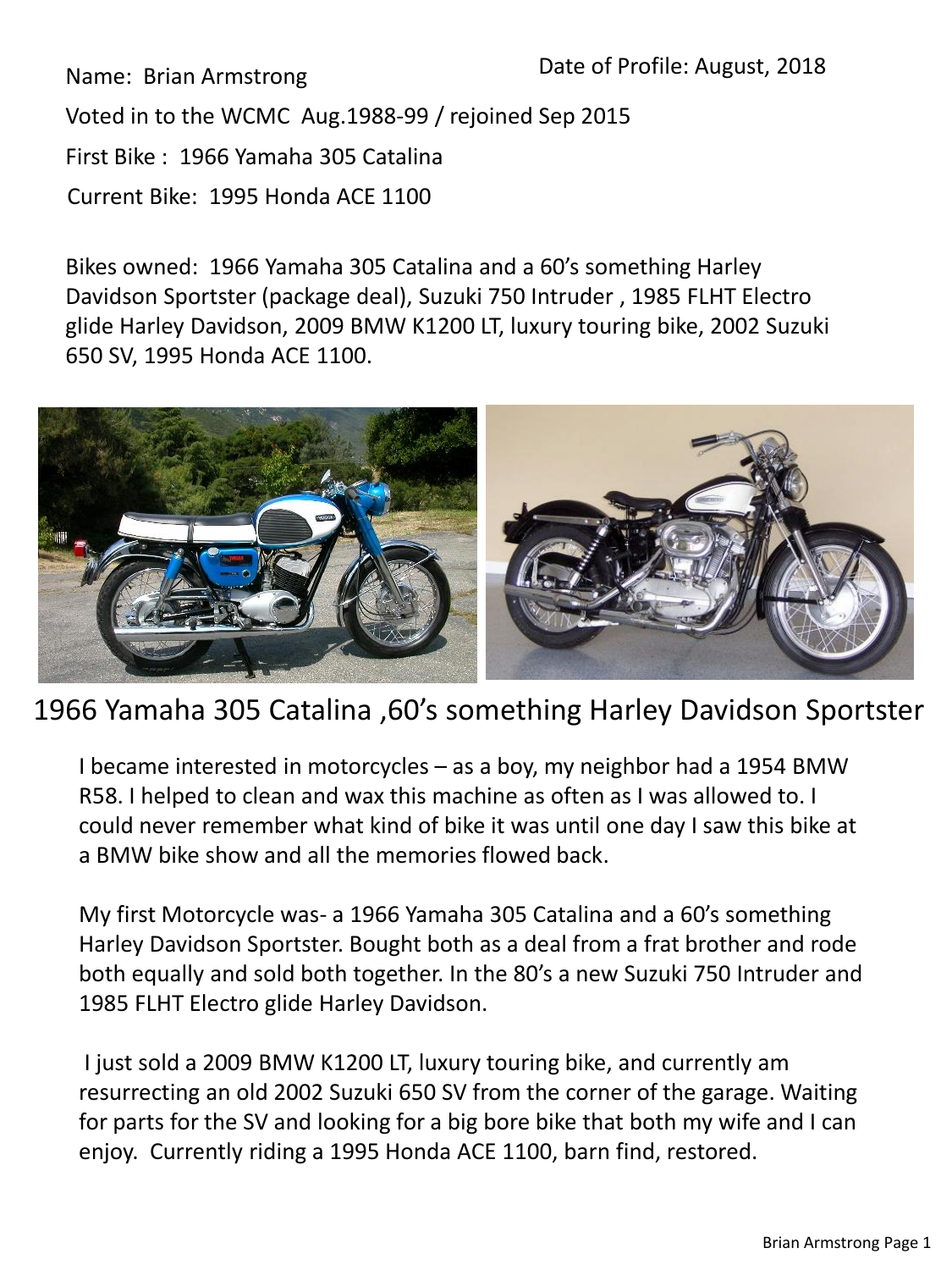

## 2009 BMW K1200 LT

The reason I joined the club: -Originally I was looking for a group of like minded people to ride with in 1988. I found that in WCMC. As time went on I enjoyed the club rides and was a corner marshal at the race track (#4 corner) for years with my friend Larry Gazley who became a member and contributor to the club. My membership lapsed in 1999 as I was spending more time in the Bahamas than in Canada and my corporate life took over. I have a great appreciation for the History of this amazing motorcycle club.

I have always had a deep interest in mechanical things and speed. I have been very lucky in my life and have had a number of cars and bikes that went fast. I imported hardtail frames years ago from a California company called Paughco and polished and filled the welds, and did custom painting for bike builders and bar hopper style builders. As time went on, I went to MOSPORT with a Reynard / Cosworth Ford open wheel car and felt what going very fast on wheels was like.

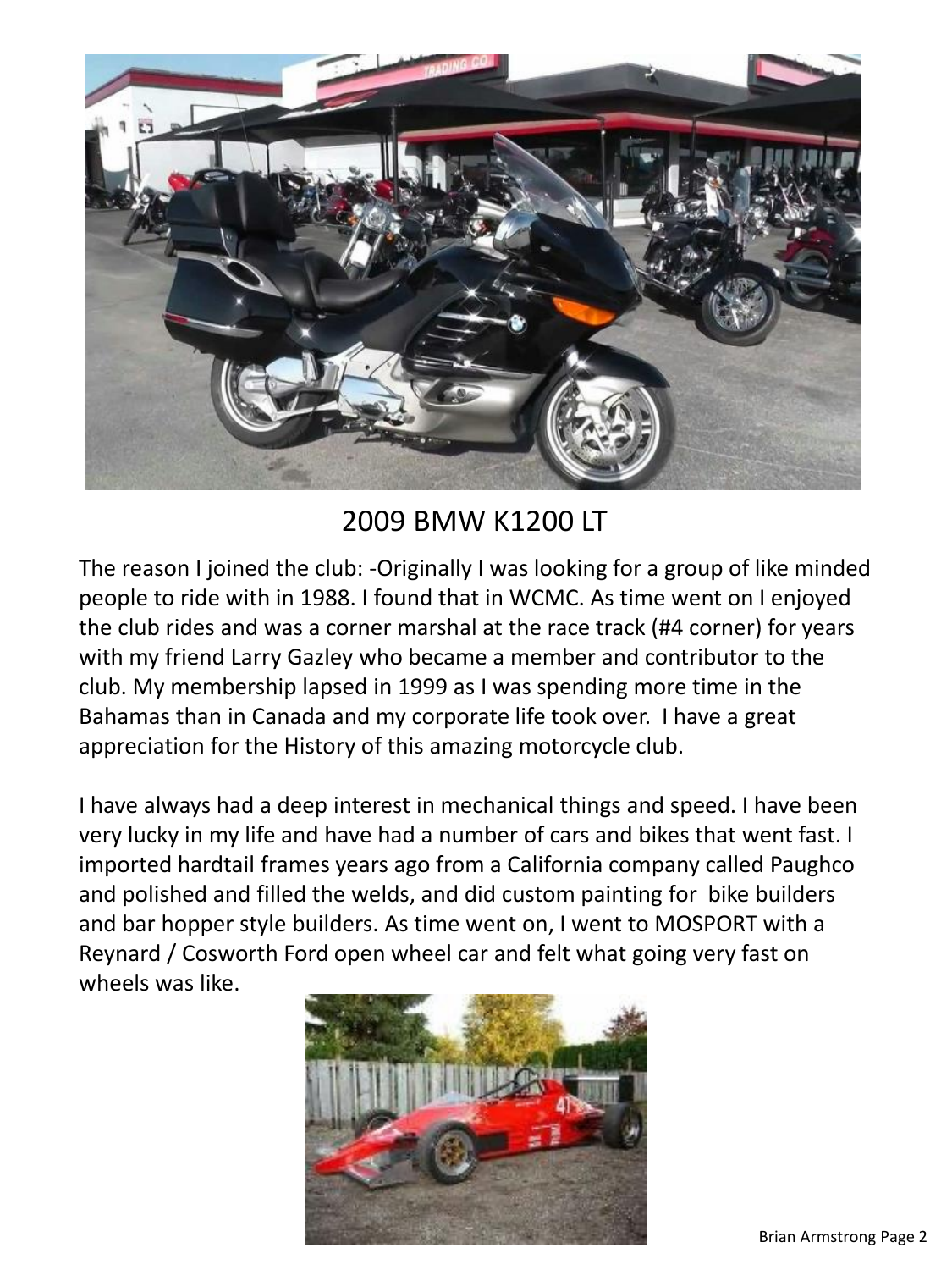A 1989 Westwind 12 passenger jet, 525 miles per hour and landing at 150 is quite a thrill I enjoyed for 9 years. Twin Honeywell GARET turbines, 5000 pounds of thrust gives you a dragster like take off every time.









Suzuki 750 Intruder



1985 FLHT Electraglide Harley Davidson